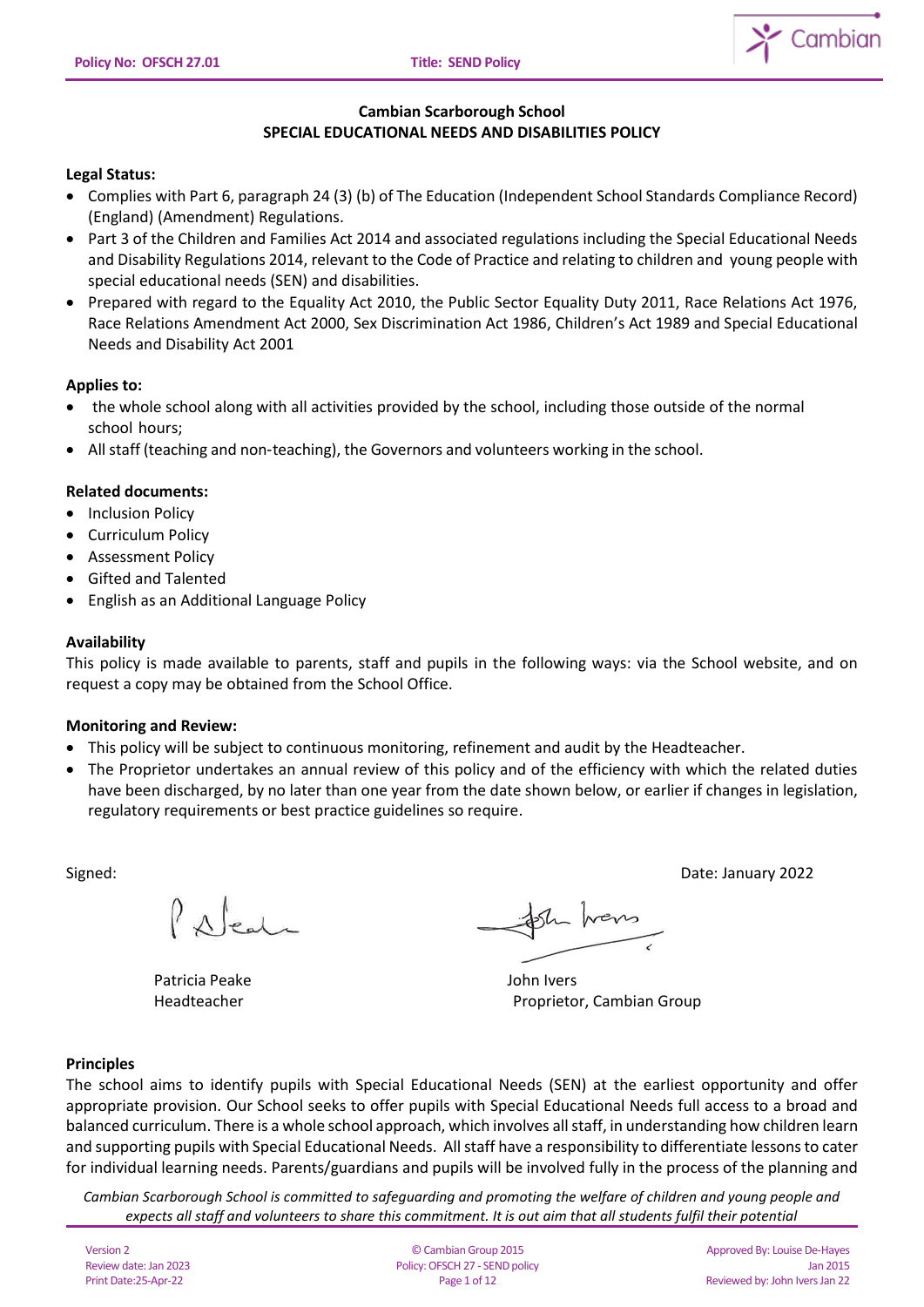

delivery of support. It is the policy of Our School that pupils who have been accepted into the school will be offered appropriate support to enable them to access the curriculum effectively and fulfil their potential. We are an inclusive school, determined to meet the needs of all our pupils. Our school has a clear approach to identifying and responding to SEN. We recognise the benefits of early identification – identifying need at the earliest point and then making effective provision improves long-term outcomes for the child or young person. All our pupils will have access to a broad and balanced curriculum. The National Curriculum Inclusion Statement states that teachers will set high expectations for every pupil, whatever their prior attainment. Teachers at our school will use appropriate assessment to set targets which are deliberately ambitious. We will identify potential areas of difficulty will be identified and addressed at the outset. Lessons will be planned to address potential areas of difficulty and to remove barriers to pupil achievement.

By planning in this way, our pupils with SEN and disabilities will be able to study the full national curriculum. The quality of teaching for pupils with SEN, and the progress made by pupils, will be a core part of our school's performance management arrangements and its approach to professional development for all teaching and support staff. School leaders and teaching staff, including the SENCO, will identify any patterns in the identification of SEN, both within our school and in comparison with national data, and use these to reflect on and reinforce the quality of teaching. The identification of SEN will be built into the overall approach to monitoring the progress and development of all pupils.

#### **Interpretation**

As part of its commitments under articles 7 and 24 of the United Nations Convention of the Rights of Persons with Disabilities, the UK Government is committed to inclusive education of disabled children and young people and the progressive removal of barriers to learning and participation in mainstream education. The Children and Families Act 2014 secures the general presumption in law of mainstream education in relation to decisions about where children and young people with SEN will be educated and the Equality Act 2010 provides protection from discrimination for disabled people. Independent schools are required to follow the *Special educational needs and disability code of practice: 0 to 25 years: Statutory guidance for organisations who work with and support children and young people with special educational needs and disabilities (DfE and Department for Health: 2014).*

A pupil has SEN where their learning difficulty or disability calls for special educational provision, namely provision different from or additional to that normally available to pupils of the same age. Making higher quality teaching normally available to the whole class is likely to mean that fewer pupils will require such support**.** Within the context of the pupils who might require additional support at our school include:

- pupils with specific learning differences e.g. dyslexia, dyspraxia
- the gifted and talented
- pupils with hearing and/or visual impairment
- pupils with specific physical and medical conditions

The following are quotes from famous dyslexics;

"I see some things clearer than other people do because I have to simplify things to help me and that has helped others." *Richard Branson*

"Writing and spelling were always terribly difficult for me. I was an extraordinarily bad speller and have remained so until this day." *Agatha Christie*

"The secret of getting ahead is getting started." *Agatha Christie*

"If you can dream it, you can do it." *Walt Disney*

"I am not discouraged because every wrong attempt discarded is another step forward." *Thomas Edison*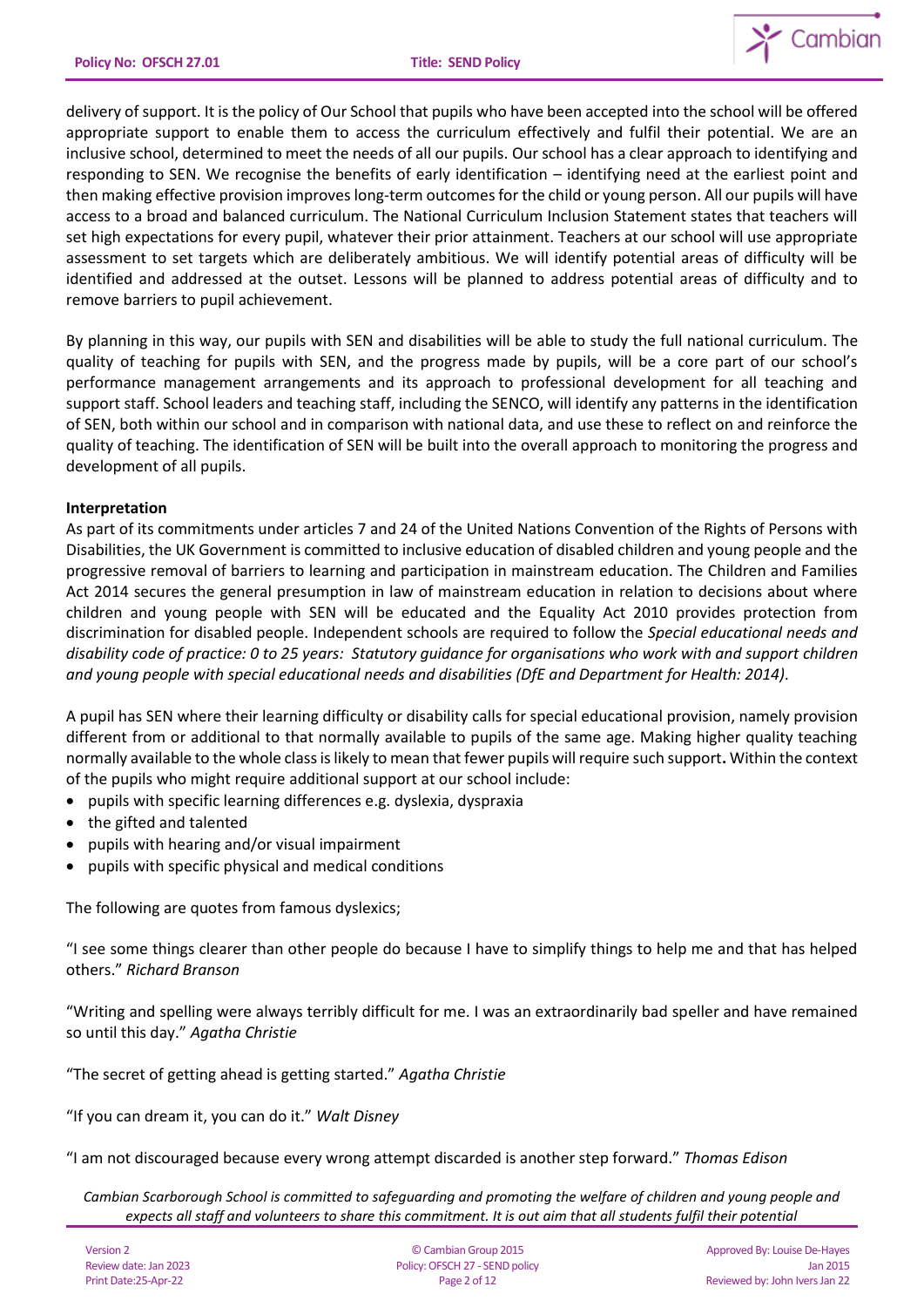

"Everybody is a genius. But if you judge a fish by its ability to climb a tree, it will live its whole life thinking it's stupid." *Albert Einstein*

"I barely made it through school. I read real slow. But I like to find things that nobody else has found, like a dinosaur egg that has an embryo inside. Well, there are 36 of them in the world, and I found 35." *Dr. John R. Horner (Palaeontologist)*

Our school regularly reviews and evaluates the quality and breadth of the support we can offer or can access for children with SEN or disabilities. We also consider our duties, as they apply to us as an independent school, under The Equality Act 2010. We give careful consideration in advance to what disabled children and young people we can accommodate in our independent school. Our academic and pastoral staff members have specific oversight of our school's arrangements for SEN and disability. School leaders will regularly review how expertise and resources used to address SEN can be used to build the quality of whole-school provision as part of their approach to school improvement.

### **Equality Act 2010**

Our school has a duty under the Equality Act 2010 towards individual disabled children and young people. We will make reasonable adjustments, including the provision of auxiliary aids and services for disabled children, to prevent them being put at a substantial disadvantage. We give prior thought to what disabled children and young people might require and what adjustments might need to be made to prevent that disadvantage. Our school has a duty to prevent discrimination, to promote equality of opportunity and to foster good relations.

#### **Aims and Objectives**

Our school's Special Educational Needs policy provides a framework for the provision of teaching and support for pupils with learning difficulties. The framework refers to entitlement, access and partnership. Although we aim to make provision for identified Special Educational Needs, it may not always be possible to do so within the school's resources. In such cases the Headteacher and the pupil's parents would be informed. Where a concern has been raised, any special needs or disabilities will be identified at the earliest possible opportunity. The assessment process will involve partnership with all those concerned with the pupil, including parents/carers, teachers and other professionals. The pupil's views will also be sought. The aims of this policy are:

- to create an environment that meets the special educational needs of each pupil;
- to ensure that the special educational needs of pupils are identified, assessed and provided for;
- to make clear the expectations of all partners in the process;
- to identify the roles and responsibilities of staff in providing for pupil's special educational needs;
- to enable all pupils to have full access to all elements of the school curriculum;
- to ensure that parents are able to play their part in supporting their pupil's education;
- to ensure that our pupils have a voice in this process.

In order to meet these aims, our objectives are**:** 

- to ensure pupils with learning needs are identified as early as possible;
- to assess the pupil to identify specific areas of difficulty;
- to ensure all staff are aware of the pupil's needs and are able to meet those needs within the school setting;
- to ensure pupils' records include information relating to their individual needs, interventions and outcomes;
- to assist staff in modifying curriculum to meet the pupil's needs within the classroom and provide training programmes when required;
- to ensure that no pupil with learning needs or disability is discriminated against on the basis of his/her disability;
- to work in partnership with parents, guardians and the pupil themselves in providing appropriate support and advice.

### **Admission Arrangements**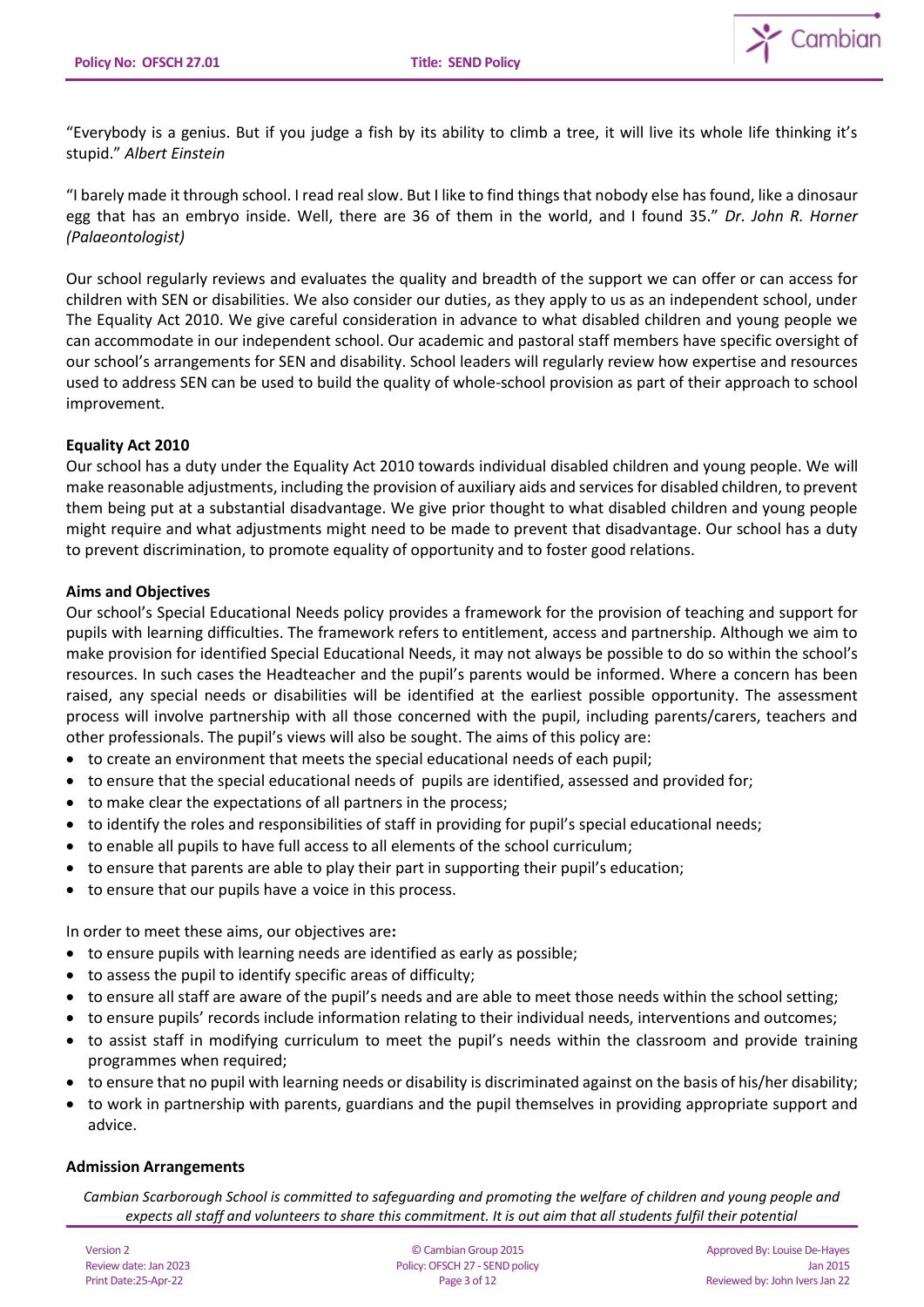

Pupils entering the school will normally have a baseline assessment. This includes English, Mathematics and Cognitive Abilities. If a pupil has already been identified as having learning needs, relevant reports should be brought to the family interview. If necessary the SENCo or a member of the SEND team will meet the pupil and talk to parents. Pupils are admitted to the school at the discretion of the Headteacher. Pupils with additional needs will be admitted if the school can offer appropriate support. However, every effort will be made to accommodate a pupil with Learning Needs.

## **Special Educational Needs Co-ordinator (SENCo)** *Also please refer to the SENCo job description.*

The Headteacher has appointed a co-ordinator for special educational needs known as a Special Education Needs Co-ordinator (SENCo). The current SENCo is Michelle Monteith. There is also a Special Education Needs and Disabilities (SEND) team in place to help oversee the needs of pupils throughout the whole school. It is the responsibility of the SENCo to oversee this team and to co-ordinate the operation of the Special Educational Needs Policy. The SENCO who has an important role to play in determining the strategic development of SEN policy and provision in our school has day-to-day responsibility for the operation of SEN policy and co-ordination of specific provision made to support individual pupils with SEN, including those who have EHC plans.

The SENCO:

- provides professional guidance to colleagues and will work closely with staff, parents and other agencies
- will be aware of the provision in the Local Offer and be able to work with professionals providing a support role to families to ensure that pupils with SEN receive appropriate support and high quality teaching.
- designs and monitors the personal learning plans;
- oversees the records for all pupils with special educational needs;
- maintains the school's SEND and EAL lists;
- liaises with and advising fellow staff;
- liaises with parents of pupils with special educational needs;
- works with external agencies, professionals and specialist tutors as appropriate;
- monitors Individual Educational Plans, as and when required;
- supporst staff in developing strategies to meet effectively the learning needs of all pupils at our school;
- Provides support for teachers and LSA's to support pupils' well-being.

### **Learning Support Assistants (LSA)**

We also use LSAs who are timetabled daily to work with various pupils either individually or in the classroom. Teachers and LSAs hold regular weekly meetings to discuss pupils learning and to plan next steps. This includes which children will be focused on and allow time for both staff and LSAs to plan provision and differentiation for those children to ensure that they extend their learning beyond the completion of work. We believe that good collaboration between teachers and support staff is essential to ensure maximum progress for our pupils. As part of inclusion we believe that pupils should receive assistance with their peers within their classrooms, therefore as much as possible the majority of our pupils receive assistance during normal lesson times within their normal classroom setting in order that they can access the curriculum along with the rest of their class.

### **What Cambian Scarborough School does**

We do what is necessary to enable children and young people to develop, learn, participate and achieve the best possible outcomesfor themselves as individual learners. Our school recognises those individual difficulties that our young people have on entry to the school and respond promptly to try to address these issues and help the young people to use strategies to overcome these barriers to learning. We understand parents know their children best and listen to their experiences they have had with their children and work collaboratively to enhance their children's development. We listen to and address any concerns raised by children themselves.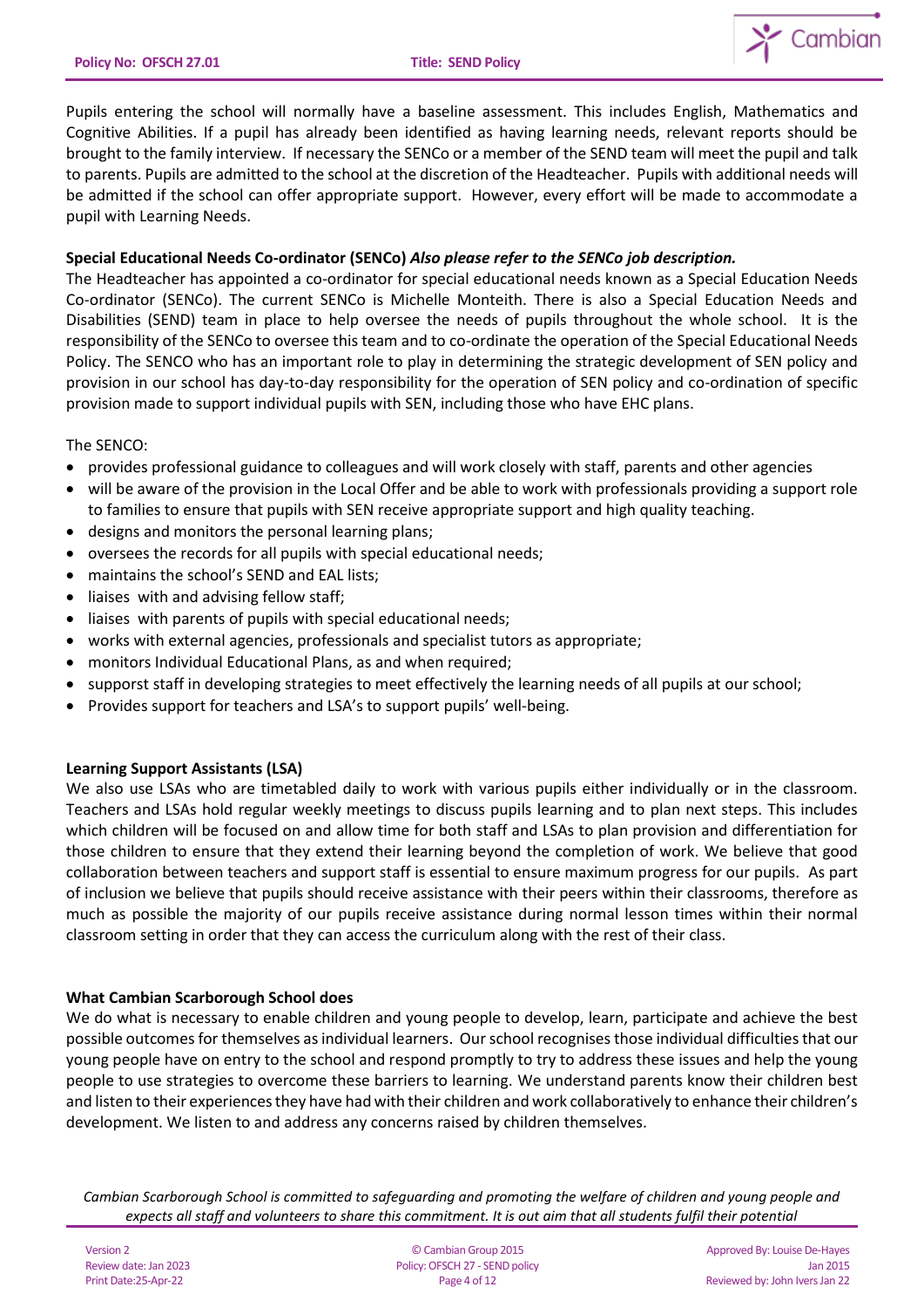

Our approach recognises that there is a continuum of special educational needs and that, where necessary, increasing specialist expertise should be brought to bear on the difficulties that a child or young person may be experiencing .Identification of need is co-ordinated by the SENCO alongside the Headteacher. Where we identify a child as having a specific SEN in our school, we take action to remove barriers to learning and put effective support in place. As a SEMH school we have a nurturing ethos with small class sizes and a high staff ratio. This enables our young people to receive the best possible care and attention that they deserve.

Where a child who has an Education, Health and Care (EHC) Plans joins our school, we will always consult with parents and, where appropriate, the Local Authority to ensure that the required curriculum is provided for as set out in the Education, Health and Care (EHC) Plan, including the full National Curriculum if this is specified. We will also co-operate with the Local Authority to ensure that relevant reviews, including the annual review, are carried out as required by regulation and best practice. The school will make reasonable adjustments to meet the needs of children with an EHC Plan. Any additional services that are needed to meet the requirements of the EHC Plan or additional services such as dyslexic tuition will be subject to charge. This will be either directly to the parents, or the Local Authority if they are responsible for the fees and our school is named in the Education, Health and Care (EHC) Plan.

We have arrangements in place to support children with SEN or disabilities. We have developed a clear approach to identifying and responding to SEN. We recognise the benefits of early identification, identifying need at the earliest point, and then making effective provision, improves long-term outcomes for children. We have a focus on inclusive practice and removing barrier to learning, therefore special educational provision in our school is underpinned by high quality teaching which is differentiated and personalised and is compromised by anything less. It is our aim to know precisely where children with SEN are in their learning and development. We:

- ensure decisions are informed by the insights of parents and those of children themselves;
- have high ambitions and set stretching targets for them;
- track their progress towards these goals;
- keep under review the additional or different provision that is made for them;
- promote positive outcomes in the wider areas of personal and social development, and
- ensure that the approaches used are based on the best possible evidence and are having the required impact on progress.

Teachers are responsible and accountable for the progress and development of the pupils in their class, including where pupils access support from teaching assistants or specialist staff. High quality teaching, differentiated for individual pupils, is the first step in responding to pupils who have or may have SEN. Additional intervention and support cannot compensate for a lack of good quality teaching. Our school will regularly and carefully review the quality of teaching for all of our pupils, including those at risk of underachievement. This includes reviewing and, where necessary, improving, teachers' understanding of strategies to identify and support vulnerable pupils and their knowledge of the SEN most frequently encountered. In deciding whether to make special educational provision, the teacher and school SENCO will consider all of the information gathered from within our school about the pupil's progress, alongside national data and expectations of progress. This will include high quality and accurate formative assessment, using effective tools and early assessment materials. For higher levels of need, our school will have arrangements in place to draw on more specialised assessments from external agencies and professionals.

This information gathering will include an early discussion with the pupil and their parents. These early discussions with parents will be structured in such a way that they develop a good understanding of the pupil's areas of strength and difficulty, the parents' concerns, the agreed outcomes sought for the child and the next steps. A short note of these early discussions will be added to the pupil's record on our school information system and given to the parents. Furthermore we will also tell parents and young people about the local authority's information, advice and support service. Consideration of whether special educational provision is required will start with the desired outcomes, including the expected progress and attainment and the views and wishes of the pupil and their parents. This will then help determine the support that is needed and whether it can be provided by adapting our school's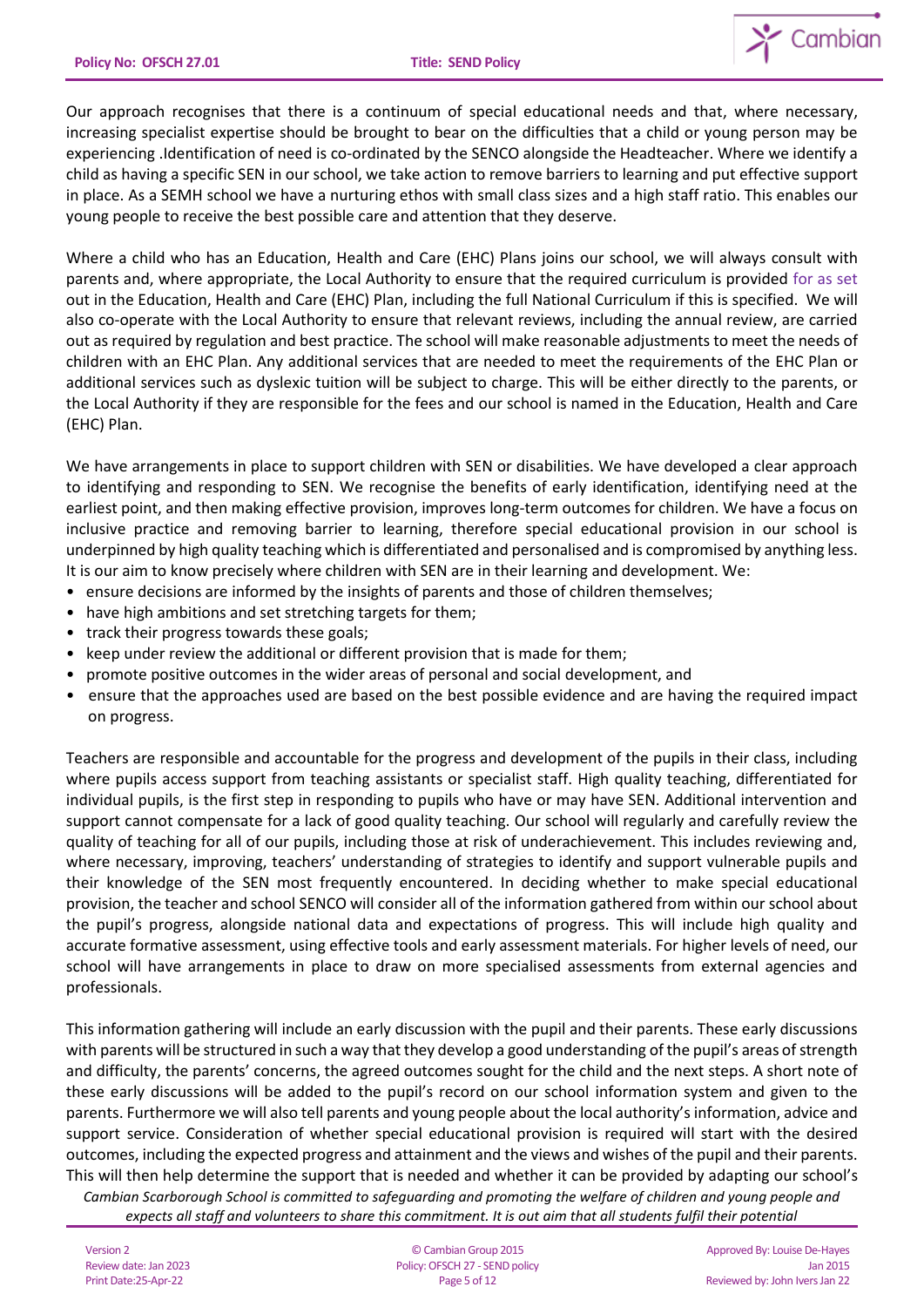

core offer or whether something different or additional is required. However where support is provided, a clear date for reviewing progress will be set and the parent, pupil and teaching staff will each be clear about how they will help the pupil attain the expected outcomes. The overriding purpose of this early action is to help the pupil achieve the identified outcomes and remove any barriers to learning. Where it is decided that a pupil does have SEN, the decision will be recorded in our school records and the pupil's parents must be formally informed that special educational provision is being made

#### **Use of data and record keeping**

Our school has developed its own approach to record keeping in line with the requirements of the Data Protection Act 1998. The provision made for pupils with SEN will be recorded accurately and kept up to date. As part of any inspection, both Ofsted and ISI will expect to see evidence of pupil progress, a focus on outcomes and a rigorous approach to the monitoring and evaluation of any SEN support provided. Ofsted and ISI publish more detail about their expectations in their inspection guidelines. Our school will particularly record details of additional or different provision made under SEN support. This will form part of regular discussions with parents about the child's progress, expected outcomes from the support and planned next steps. They will ensure that they have accurate information to evidence the SEN support that has been provided over the pupil's time in the school, as well as its impact. A local authority that is considering or is carrying out an assessment of the pupil's needs will wish to review such information. We use our information system to monitor the progress and development of all pupils. Details of SEN, outcomes, teaching strategies and the involvement of specialists will be recorded as part of this overall approach. Our school will readily share this information with parents. It will be provided in a format that is accessible (for example, a note setting out the areas of discussion following a regular SEN support meeting or tracking data showing the pupil's progress together with highlighted sections of a provision map that enables parents to see the support that has been provided).

#### **Improving outcomes: high aspirations and expectations for children and young people with SEN in our school**

All children and young people are entitled to an education that enables them to make progress so that they can:

- achieve their best;
- become confident individuals living fulfilling lives, and
- make a successful transition into adulthood, whether into employment, further or higher education or training

Our school will identify and address the SEN of the pupils that we support. Our school must:

- use our best endeavours to make sure that a child with SEN gets the support they need this means doing everything our school can to meet children and young people's SEN;
- ensure that children and young people with SEN engage in the activities of our school alongside pupils who do not have SEN;
- designate a teacher to be responsible for co-ordinating SEN provision the SEN co-ordinator, or SENCO
- inform parents when they are making special educational provision for a child;
- prepare an SEN information report and our arrangements for the admission of disabled children, the steps being taken to prevent disabled children from being treated less favourably than others in our school, the facilities provided to enable access to our school for disabled children and our accessibility plan showing how we plan to improve access progressively over time.

### **Identification of Pupils with Special Educational Needs and Disabilities**

The identification of SEN will be built into the overall approach to monitoring the progress and development of all pupils. The quality of teaching for pupils with SEN, and the progress made by pupils, will be a core part of our school's performance management arrangements and its approach to professional development for all teaching and support staff. School leaders and teaching staff, including the SENCO, will identify any patterns in the identification of SEN, both within our school and in comparison with national data, and use these to reflect on and reinforce the quality of teaching. All our pupils will have access to a broad and balanced curriculum. The National Curriculum Inclusion Statement states that teachers will set high expectations for every pupil, whatever their prior attainment. Teachers at (Insert name of School) will use appropriate assessment to set targets which are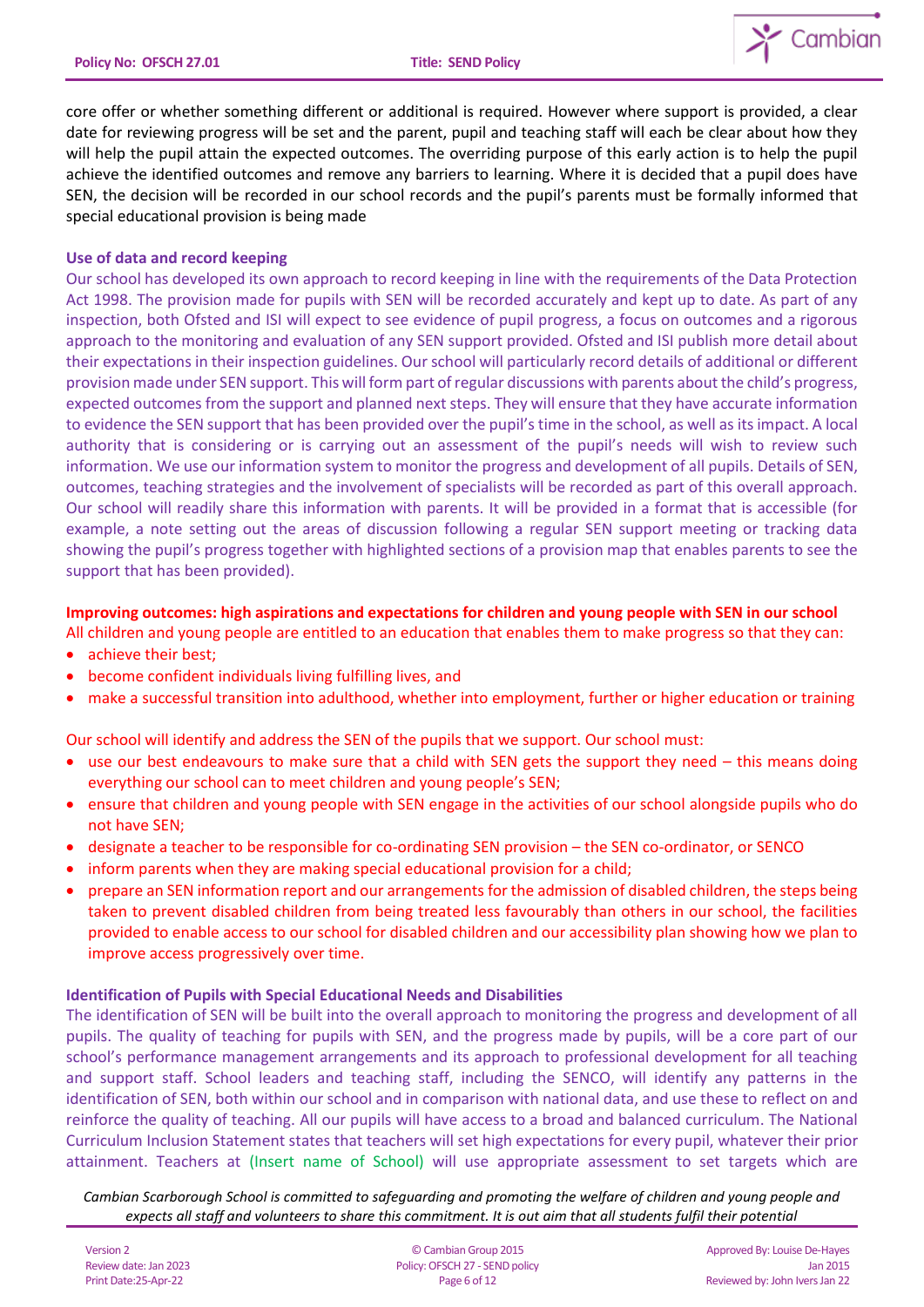

deliberately ambitious. We will identify potential areas of difficulty will be identified and addressed at the outset. Lessons will be planned to address potential areas of difficulty and to remove barriers to pupil achievement. By planning in this way, our pupils with SEN and disabilities will be able to study the full national curriculum. Where a pupil is identified as having SEN, our school will take action to remove barriers to learning and put effective special educational provision in place. This SEN support will take the form of a four-part cycle through which earlier decisions and actions are revisited, refined and revised with a growing understanding of the pupil's needs and of what supports the pupil in making good progress and securing good outcomes. This is known as the graduated approach. It draws on more detailed approaches, more frequent review and more specialist expertise in successive cycles in order to match interventions to the SEN of children and young people.

The identification of pupils with special educational needs and disabilities can be:

- on entry when specific needs are identified and recorded as part of the entrance/transition process;
- by staff recognition of a pupil whom they perceive as having difficulties or specific needs in their particular curriculum area;
- by staff referring a pupil who is experiencing emotional/behavioural problems;
- through discussion with external professionals such as. doctors, counsellors, therapists and also
- through concern expressed by parents (recorded on the parental meeting record form).

Our school will assess each pupil's current skills and levels of attainment on entry, building on information from previous settings and key stages where appropriate. At the same time, we will consider evidence that a pupil may have a disability under the Equality Act 2010 and, if so, what reasonable adjustments may need to be made for them. Class and subject teachers, supported by the senior leadership team, will make regular assessments of progress for all pupils. These assessments will seek to identify pupils making less than expected progress given their age and individual circumstances. This can be characterised by progress which:

- is significantly slower than that of their peers starting from the same baseline
- fails to match or better the child's previous rate of progress
- fails to close the attainment gap between the child and their peers
- widens the attainment gap

It can include progress in areas other than attainment – for instance where a pupil needs to make additional progress with wider development or social needs in order to make a successful transition to adult life. The first response to such progress will be high quality teaching targeted at their areas of weakness. Where progress continues to be less than expected the class or subject teacher, working with the SENCO, will assess whether the child has SEN. While informally gathering evidence (including the views of the pupil and their parents) our school will not delay in putting in place extra teaching or other rigorous interventions designed to secure better progress, where required. The pupil's response to such support can help identify their particular needs. For some children, SEN can be easily identified at an early age. However, for other children and young people difficulties become evident only as they develop. All those who work with children and young people will be alert to emerging difficulties and respond early. In particular, parents know their children best we place great importance when parents express concerns about their child's development. Additionally we will also listen to and address any concerns raised by children and young people themselves.

Our school will always be alert to other events that can lead to learning difficulties or wider mental health difficulties, such as bullying or bereavement. Such events will not always lead to children having SEN but it can have an impact on well-being and sometimes this can be severe. (Insert name of school) will ensure that we make appropriate provision for a child's short-term needs in order to prevent problems escalating. Where there are longlasting difficulties our school shall consider whether the child might have SEN. Whilst slow progress and low attainment do not necessarily mean that a child has SEN and will not automatically lead to a pupil being recorded as having SEN, they may be an indicator of a range of learning difficulties or disabilities. Equally, our school will not assume that attainment in line with chronological age means that there is no learning difficulty or disability. Some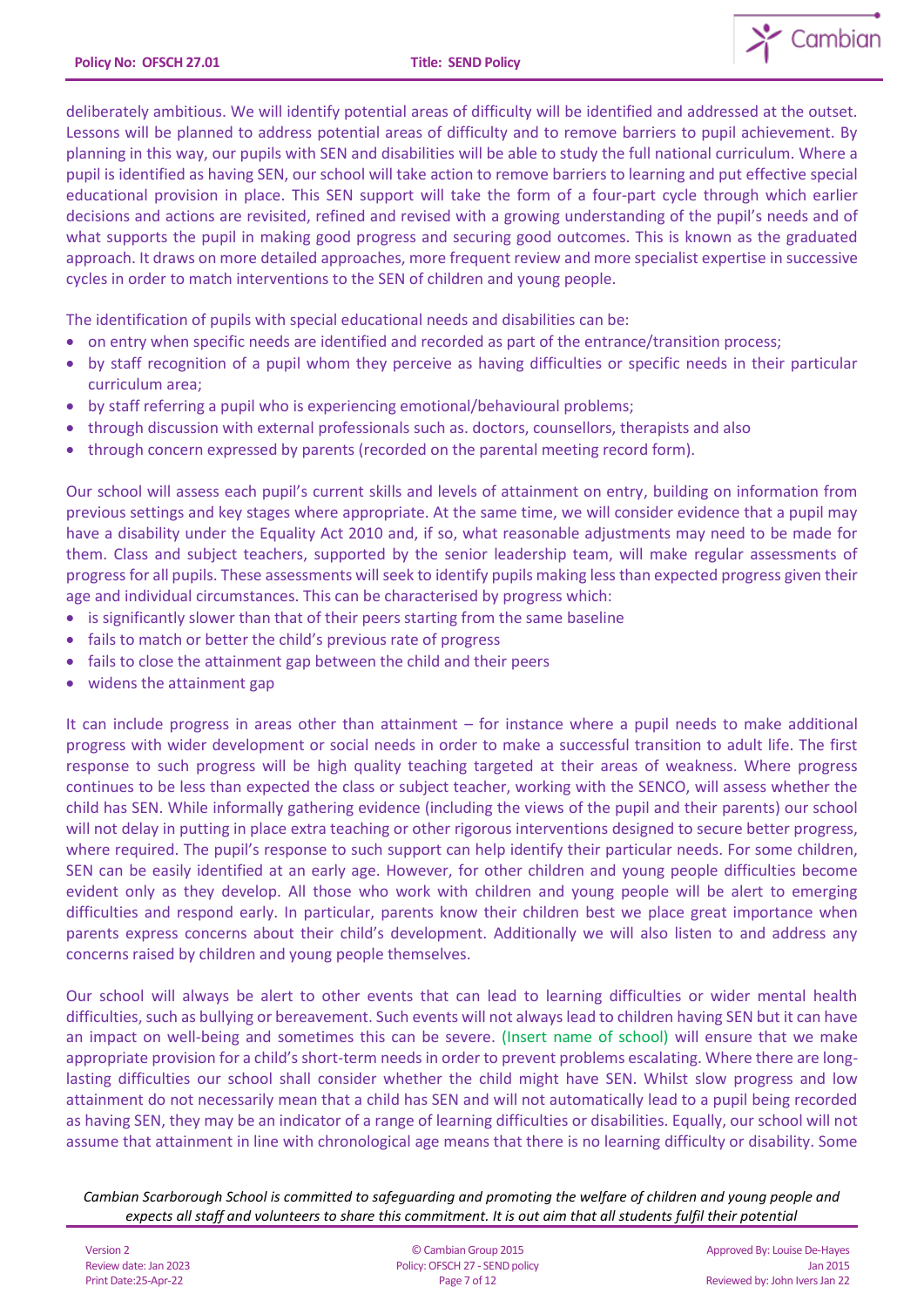

learning difficulties and disabilities occur across the range of cognitive ability and, left unaddressed may lead to frustration, which may manifest itself as disaffection, emotional or behavioural difficulties.

Identifying and assessing SEN for children or young people whose first language is not English requires particular care. Our school will look carefully at all aspects of a child or young person's performance in different areas of learning and development or subjects to establish whether lack of progress is due to limitations in their command of English or if it arises from SEN or a disability. However difficulties related solely to limitations in English as an additional language are not classed as SEN. When reviewing and managing special educational provision the broad areas of need and support our school will review how well-equipped we are to provide support across these areas. This gives an overview of the range of needs that will be planned for. The purpose of identification is to work out what action we will need to take, and crucially not to fit a pupil into a category. In practice we recognise individual children or young people often have needs that cut across all these areas and their needs may change over time. For instance speech, language and communication needs can also be a feature of a number of other areas of SEN, and children and young people with an Autistic Spectrum Disorder (ASD) may have needs across all areas, including particular sensory requirements. A detailed assessment of need will ensure that the full range of an individual's needs is identified, not simply the primary need. The support provided to an individual will always be based on a full understanding of their particular strengths and needs and seek to address them all using well-evidenced interventions targeted at their areas of difficulty and where necessary specialist equipment or software.

Children and young people with speech, language and communication needs (SLCN) have difficulty in communicating with others. This may be because they have difficulty saying what they want to, understanding what is being said to them or they do not understand or use social rules of communication. The profile for every child with SLCN is different and their needs may change over time. They may have difficulty with one, some or all of the different aspects of speech, language or social communication at different times of their lives. Children and young people with ASD, including Asperger's Syndrome and Autism, are likely to have particular difficulties with social interaction. They may also experience difficulties with language, communication and imagination, which can impact on how they relate to others. Support for learning difficulties may be required when children and young people learn at a slower pace than their peers, even with appropriate differentiation. Learning difficulties cover a wide range of needs. .Specific learning difficulties (SpLD), affect one or more specific aspects of learning. This encompasses a range of conditions such as dyslexia, dyscalculia and dyspraxia.

### **Assess**

In identifying a child as needing provision which is 'additional to and different from' other learners in the same class, the class teacher, working with the school SENCO, will carry out a clear analysis of the pupil's needs. Before provision is planned for, expected individualised outcomes will be identified. This will draw on the teacher's assessment and experience of the pupil, their previous progress and attainment, as well as information from our school's core approach to pupil progress, attainment, and behaviour. It will also draw on other subject teachers' assessments where relevant, the individual's development in comparison to their peers and national data, the views and experience of parents, the pupil's own views and, if relevant, advice from external support services. Our school will take seriously any concerns raised by a parent. These will be recorded and compared to the school's own assessment and information on how the pupil is developing. This assessment will be reviewed regularly. This will help ensure that our support and intervention are tailored to need, barriers to learning are identified and overcome, and that a clear picture of the interventions put in place and their effect is developed. For some types of SEN, the way in which a pupil responds to an intervention can be the most reliable method of developing a more accurate picture of need.

### **Plan**

When our school has decided to provide a pupil with SEN support, we will then formally update our SEND register and notify parents, although parents will have already been involved in forming the assessment of needs as outlined above. The teacher and the SENCO will agree in consultation with the parent and the pupil the adjustments, interventions and support to be put in place, as well as the expected impact on progress, development or behaviour, along with a clear date for review. All teachers and support staff who work with the pupil will be made aware of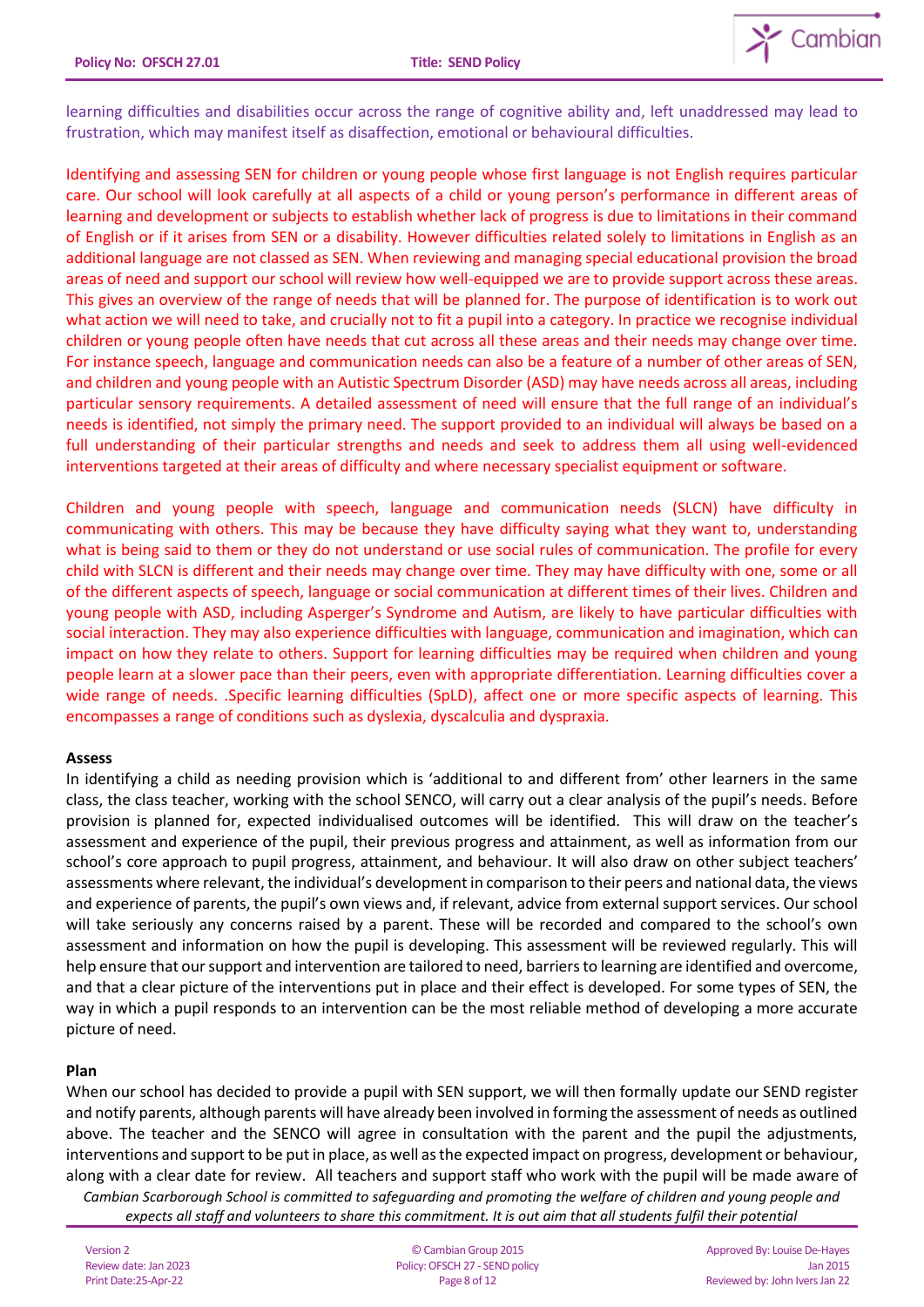

their needs, the outcomes sought, the support provided and any teaching strategies or approaches that are required. This will also be recorded on our school's information system. The support and intervention provided will be selected to meet the outcomes identified for the pupil, based on reliable evidence of effectiveness, and will be provided by staff with sufficient skills and knowledge. Parents will be fully aware of the planned support and interventions and, where appropriate, plans will seek parental involvement to reinforce or contribute to progress at home.

#### **Do**

The class or subject teacher will remain responsible for working with the child on a daily basis. Where the interventions involve group or one-to-one teaching away from the main class or subject teacher, they will still retain responsibility for the pupil. They will work closely with any teaching assistants or specialist staff involved, to plan and assess the impact of support and interventions and how they can be linked to classroom teaching. The school SENCO will support the class or subject teacher in the further assessment of the child's particular strengths and weaknesses, in problem solving and advising on the effective implementation of support. Within the graduated approach a programme of intervention and support will be implemented. If this does not enable the child to make satisfactory progress, the SENCO seeks advice from external agencies, which may include an educational psychologist report. Teachers are responsible for tracking each pupil's progress in Literacy and/or Numeracy throughout their time at our school.

#### **Review**

The effectiveness of the support and interventions and their impact on the pupil's progress will be reviewed in line with the agreed date. The impact and quality of the support and interventions will be evaluated, along with the views of the pupil and their parents. This will feed back into the analysis of the pupil's needs. The class or subject teacher, working with the SENCO, will revise the support in light of the pupil's progress and development, deciding on any changes to the support and outcomes in consultation with the parent and pupil. Parents will have clear information about the impact of the support and interventions provided, enabling them to be involved in planning next steps. Where a pupil has an EHC plan, the local authority must review that plan as a minimum every twelve months.

Within the Assess, Plan, Do and Review cycle, our staff work seamlessly together towards enabling our pupils to reach the outcomes identified during the assessment phase of the process as their learning goals. We make key decisions about the use of the curriculum modifications and interventions are based on whether any chosen additional provision is the best way to move towards the identified outcome.

### **Involving Specialists**

Where a pupil continues to make less than expected progress, despite evidence-based support and interventions that are matched to the pupil's area of need, we will consider to begin involving specialists, including those secured by our school itself or from outside agencies. Our school may involve specialists at any point to advise them on early identification of SEN and effective support and interventions. We will always involve a specialist where a pupil continues to make little or no progress or where they continue to work at levels substantially below those expected of pupils of a similar age despite evidence-based SEN support delivered by appropriately trained staff. The pupil's parents will always be involved and consulted in any decision to involve specialists. The involvement of specialists and what was discussed or agreed will be recorded and shared with the parents and teaching staff supporting the child in the same way as other SEN support. Where our assessments have indicated that support from specialist services is required, it is important that children and young people receive it as quickly as possible. Joint commissioning arrangements will seek to ensure that there are sufficient services to meet the likely need in an area. The Local Offer will set out clearly what support is available from different services and how it may be accessed.

#### **Provision mapping**

Each term a provision map showing the provision of support currently available within the school is drawn up. Interventions are written up for any additional provision that takes place within the year group. These outline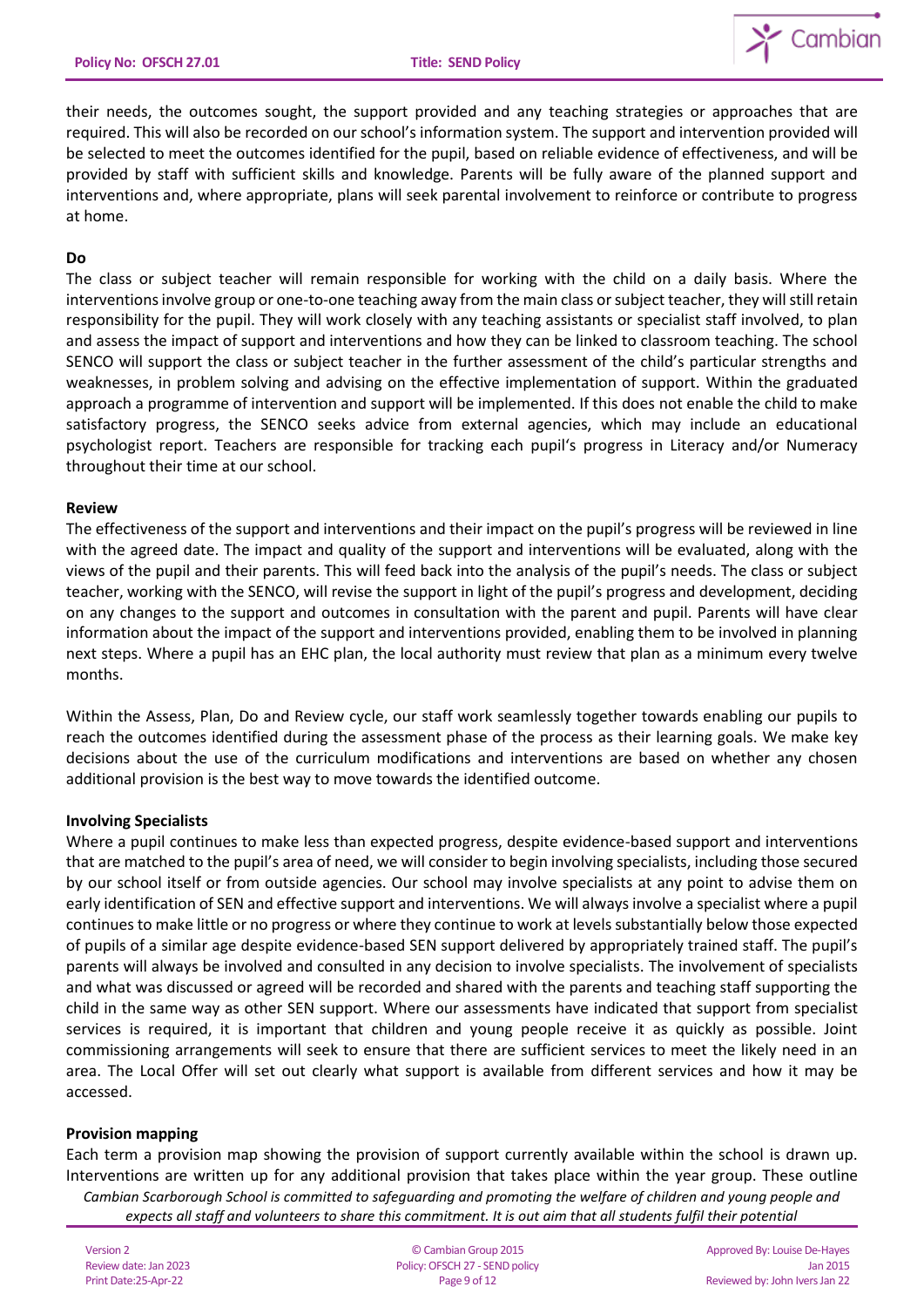

details of the provision that is currently taking place. Teachers monitor the pupil's progress and make note of any improvements that can be made or whether the provision should or is necessary to continue. Children have personal targets they are working towards. These are written and reviewed termly (or more regularly if required) in collaboration with the pupils and the parents. Parents should expect to be informed of the targets set for their child. Targets are discussed with the child who is encouraged to participate in decision making, at an appropriate level about future options. Parents are also participate in decision making, at an appropriate level about future options. All staff who are regularly involved with your child in the School are to be aware of the child's targets. We aim for the targets set to be Targets to be S.M.A.R.T.E.R.

1. Specific

4. Relevant

7. Reviewed.

- 2. Measurable
- 3. Achievable

5. Time bound 6. Evaluated and

Parents will be encouraged to contribute your own ideas about how your child's needs could be met and what helps the child to learn and will be expected to share with the School success when targets are met at home. Parent(s) should try to attend any meeting called by the School to review the targets with at least one review in the year could coinciding with a parents' evenings Generally, such targets focus on three or four key points and information on how these targets will be worked on and with whom. The targets are distributed to the teachers involved in the pupil's learning and parents of the pupil as soon as they are written and have been agreed by all parties. Care will be taken to avoid the four most common weaknesses in setting targets which are:-

- imprecise terminology (with frequent use of phrases such as 'improved reading', 'increased confidence', 'improved self-esteem`);
- failure to indicate which teachers and subjects would be involved;
- lack of pupil involvement;
- failure to link them with other areas of assessment and recording procedures in the school.

Our experience is that the five most frequent strengths of specific focused targets are:

- based on sound knowledge of the pupil;
- taking account of pupil's strengths and interests;
- stating realistic time scales;
- linked to resources in school;
- involving parents at some stage (either in their setting and/or review).

Provision maps are an efficient way of showing all the provision that the school makes which is additional to and different from that which is offered through our school's curriculum. The use of provision maps help our SENCOs to maintain an overview of the programmes and interventions used with different groups of pupils and provide a basis for monitoring the levels of intervention. Provision management can be used strategically to develop special educational provision to match the assessed needs of pupils across the school, and to evaluate the impact of that provision on pupil progress. Used in this way provision management can also contribute to school improvement by identifying particular patterns of need and potential areas of development for teaching staff. It can help our school to develop the use of interventions that are effective and to remove those that are less so. It can support us to improve our core offer for all pupils as the most effective approaches are adopted more widely across the school.

### **Timetabling**

The amount and type of support offered to a pupil is dependent on need. Our school believes that pupils will not be withdrawn from lessons unless it is necessary to do so. Our school believes that pupils with additional needs should spend as much time as possible in the classroom with the most effective teachers and that removal from class should be avoided wherever possible. We believe that all subjects are important to the pupil's development and that every pupil is entitled to a broad and balanced curriculum. Therefore, timetabled lessons should not be sacrificed for support unless entirely necessary. When a pupil needs to be withdrawn for learning support, every effort is made to ensure that a pupil does not miss core curriculum subjects. Their individual strengths are also taken into account in addition to the advice of staff members and parental requests. Some pupils are withdrawn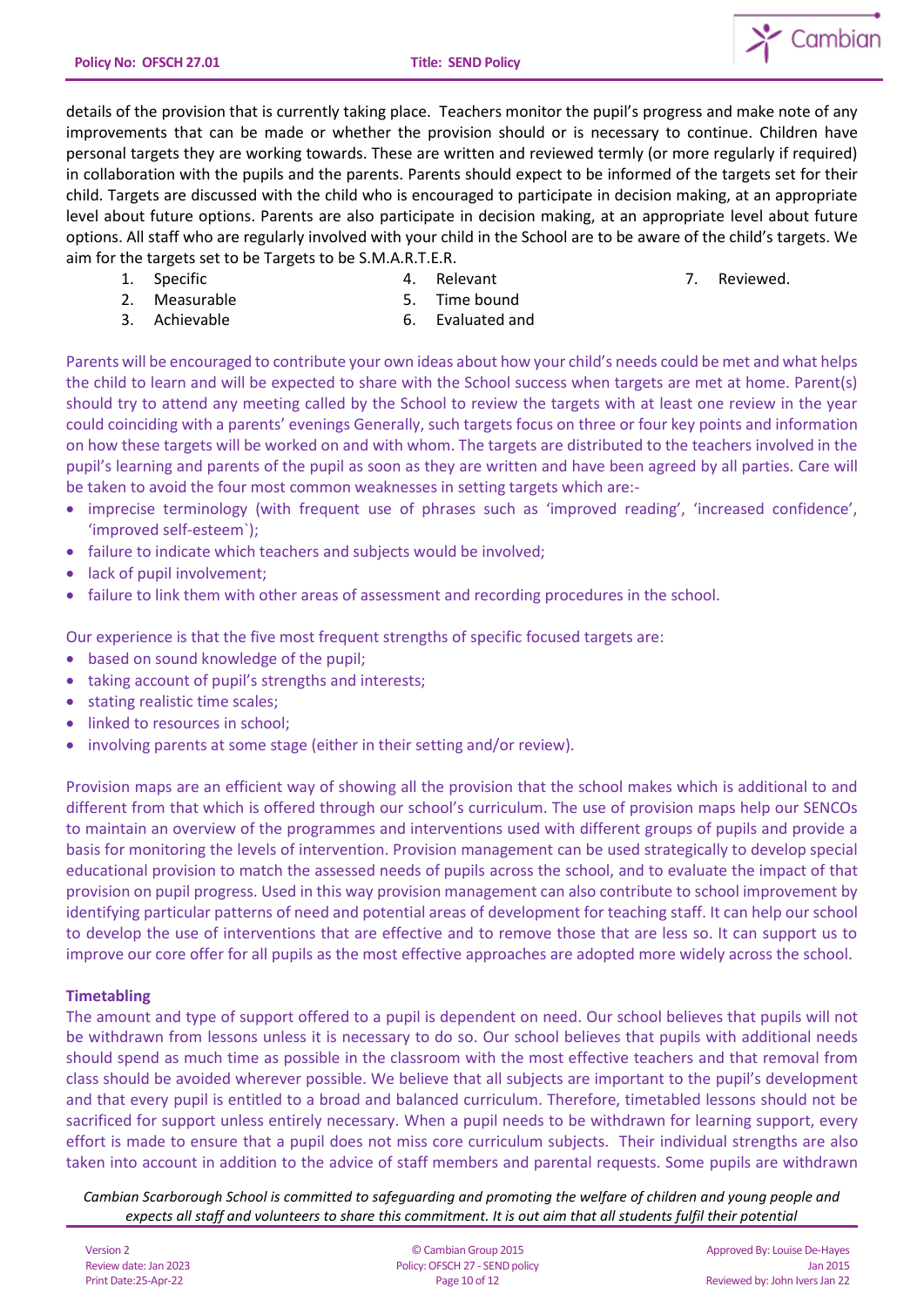

from a second language in order to ensure extra support is given for English and Maths as appropriate. Some support lessons are also delivered at the same time as the timetabled subject following the same lesson objectives but in a smaller group with a smaller range of abilities.

#### **Able Pupils**

Occasionally a pupil will stand out from their peers as having exceptional abilities. If the need is considered very different from their peer group, the pupil has special needs. In most cases these special abilities can be nurtured within the classroom by differentiation of the curriculum.

#### **Emotional and Behavioural Difficulties**

Our school caters for pupils with mild emotional and behavioural difficulties primarily through effective pastoral care. The school also provides additional support through a designated school counsellor.

#### **Support for all pupils in our school**

Any pupil is welcome to visit the Learning Support room whether or not they receive special provision. They are welcome to discuss any learning difficulties they may have with a member of the SEND team.

#### **Access to the Curriculum**

All pupils have an entitlement to a broad and balanced curriculum, which is differentiated to enable them to:

- understand the relevance and purpose of learning activities;
- experience levels of understanding and rates of progress that bring feelings of success and achievement.

Teachers use a range of strategies to meet pupil's special educational needs. Lessons have clear learning objectives; we differentiate work appropriately, and we use assessment to inform the next stage of learning.

Individual Education Plans, which employ a small-steps approach, feature significantly in the provision that we make in the school. By breaking down the existing levels of attainment into finely graded steps and targets, we ensure that pupils experience success. We support pupils in a manner that acknowledges their entitlement to share the same learning experiences that their peers enjoy. We regularly give the pupils opportunity to work in small groups or in a one-to-one situation within the classroom.

#### **Partnership with parents**

Our school works closely with parents in the support of those pupils with special educational needs. We encourage an active partnership through an on-going dialogue with parents. The Home-School Agreement is central to this. Parents have much to contribute to our support for pupils with special educational needs. Teachers have meetings to share the progress of special needs pupils with their parents. We inform the parents of any intervention, and we share the process of decision-making by providing clear information relating to the education of pupils with special educational needs. Where a pupil is receiving SEN support, we will talk to parents regularly to set clear outcomes and review progress towards them, discuss the activities and support that will help achieve them, and identify the responsibilities of the parent, the pupil and our school. We will meet parents at least three times each year. These discussions can build confidence in the actions being taken by the school, but they can also strengthen the impact of SEN support by increasing parental engagement in the approaches and teaching strategies that are being used.

Finally, they can provide essential information on the impact of SEN support outside school and any changes in the pupil's needs. These discussions will be led by a teacher with good knowledge and understanding of the pupil who is aware of their needs and attainment. This will usually be the class teacher or form tutor, supported by the school SENCO. It will provide an opportunity for the parent to share their concerns and, together with the teacher, agree their aspirations for the pupil. Conducting these discussions effectively involves a considerable amount of skill. As with other aspects of good teaching for pupils with SEN, our school will ensure that teaching staff are supported to manage these conversations as part of professional development.